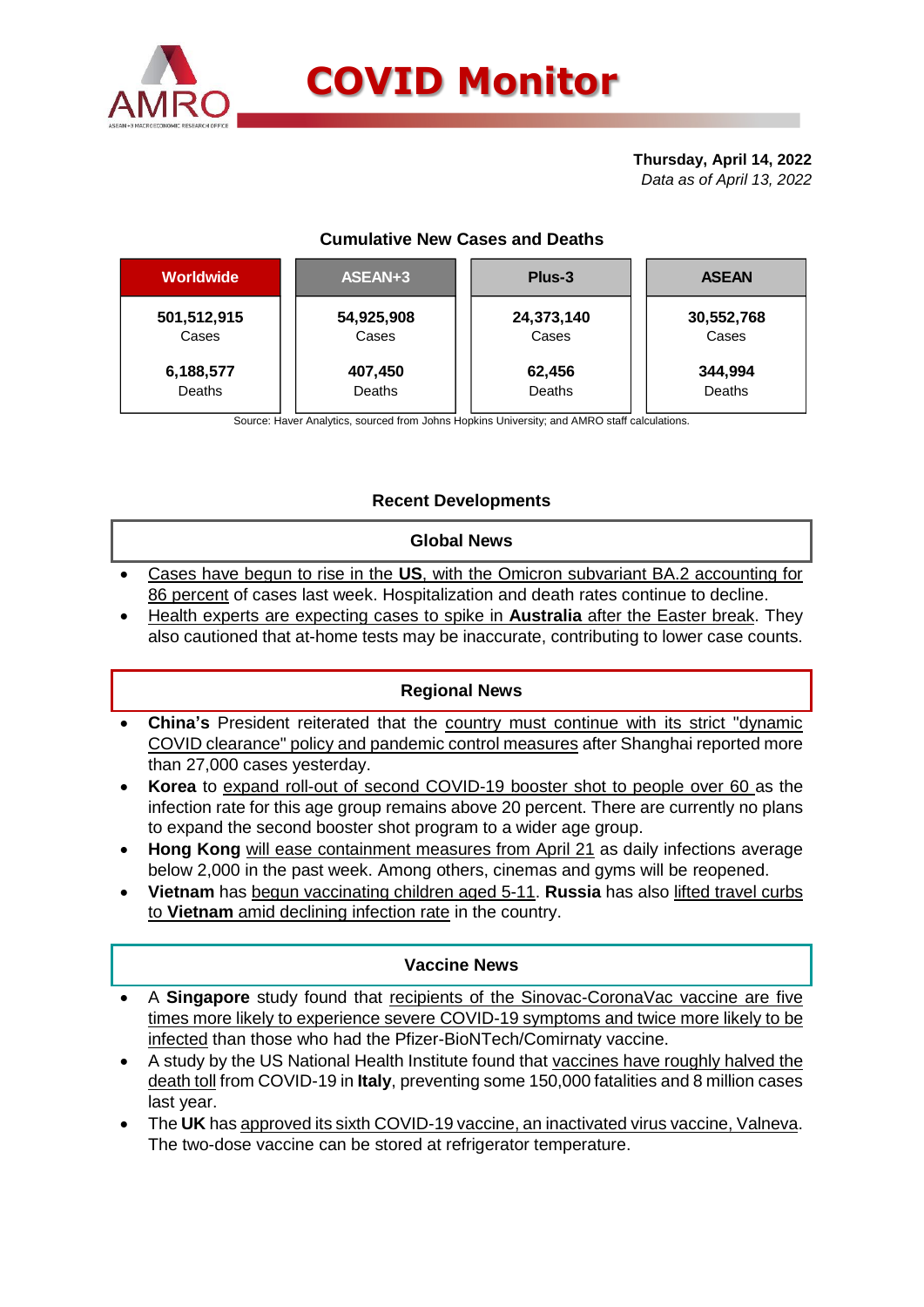| <b>Economy</b>        | <b>Total Cases</b><br>(000) | <b>Cases per 1M</b><br><b>Population</b> | <b>New</b><br>$\text{Case}$ | <b>New Cases</b><br>since $2020^2$ | <b>New Cases per</b><br>$1M$ Pop. <sup>1</sup> | <b>ANew</b><br>$\overline{\text{Cases}}^1$ | Δ% New<br>$\text{Case}$ | <b>Total</b><br><b>Deaths</b> | <b>New</b><br>Deaths <sup>1</sup> | <b>Fatality</b><br>Rate (%) |
|-----------------------|-----------------------------|------------------------------------------|-----------------------------|------------------------------------|------------------------------------------------|--------------------------------------------|-------------------------|-------------------------------|-----------------------------------|-----------------------------|
| Global                | 501,513                     |                                          | 912,896                     |                                    |                                                | $-310,230$                                 | 0.2                     | 6,188,577                     | 3,105                             | 1.2                         |
| ASEAN+3               | 54,926                      |                                          | 286,035                     |                                    |                                                | $-129,232$                                 | 0.5                     | 407.450                       | 608                               | 0.7                         |
| Plus-3                | 24,373                      |                                          | 203,290                     |                                    |                                                | $-89.624$                                  | 0.9                     | 62,456                        | 359                               | 0.3                         |
| <b>ASEAN</b>          | 30,553                      |                                          | 82,745                      |                                    |                                                | $-39,607$                                  | 0.3                     | 344,994                       | 249                               | 1.1                         |
|                       |                             |                                          |                             |                                    |                                                |                                            |                         |                               |                                   |                             |
| China                 | 168                         | 120                                      | 1,178                       |                                    | $\mathbf{1}$                                   | $-371$                                     | 0.7                     | 4,638                         | $\Omega$                          | 2.8                         |
| Hong Kong, China      | 1,194                       | 156,424                                  | 1,958                       |                                    | 256                                            | $-2,303$                                   | 0.2                     | 8,948                         | 70                                | 0.7                         |
| Japan                 | 7,180                       | 57,093                                   | 49,835                      |                                    | 396                                            | 3,125                                      | 0.7                     | 28,836                        | 53                                | 0.4                         |
| Korea                 | 15,831                      | 304.108                                  | 150.320                     |                                    | 2,888                                          | $-90,076$                                  | 1.0                     | 20,034                        | 236                               | 0.1                         |
|                       |                             |                                          |                             |                                    |                                                |                                            |                         |                               |                                   |                             |
| Indonesia             | 6,037                       | 22.370                                   | 1,512                       |                                    | 6                                              | $-893$                                     | 0.0                     | 155,746                       | 40                                | 2.6                         |
| Malaysia              | 4,353                       | 131,020                                  | 10,289                      |                                    | 310                                            | $-3,602$                                   | 0.2                     | 35,363                        | 24                                | 0.8                         |
| Philippines           | 3,682                       | 33.461                                   | 263                         | $\sim$                             | $\overline{2}$                                 | $-69$                                      | 0.0                     | 59,891                        | 67                                | 1.6                         |
| Singapore             | 1.149                       | 201,448                                  | 3,539                       |                                    | 621                                            | $-1,185$                                   | 0.3                     | 1,309                         | 3                                 | 0.1                         |
| Thailand              | 3,949                       | 58,058                                   | 20,137                      |                                    | 296                                            | $-5,514$                                   | 0.5                     | 26,395                        | 87                                | 0.7                         |
|                       |                             |                                          |                             |                                    |                                                |                                            |                         |                               |                                   |                             |
| Brunei Darussalam     | 139                         | 308,820                                  | 291                         |                                    | 646                                            | $-211$                                     | 0.2                     | 216                           | $\Omega$                          | 0.2                         |
| Cambodia              | 136                         | 8,124                                    | 23                          | $\mathcal{M}$                      | $\overline{1}$                                 | $-12$                                      | 0.0                     | 3,055                         | 0                                 | 2.2                         |
| Lao PDR               | 198                         | 27,294                                   | 1,333                       |                                    | 183                                            | $-788$                                     | 0.7                     | 707                           | 3                                 | 0.4                         |
| Myanmar               | 612                         | 11.474                                   | 54                          |                                    | $\overline{1}$                                 | $-36$                                      | 0.0                     | 19,434                        | $\Omega$                          | 3.2                         |
| Vietnam               | 10,298                      | 106,814                                  | 45,303                      |                                    | 470                                            | $-27,298$                                  | 0.4                     | 42,878                        | 24                                | 0.4                         |
|                       |                             |                                          |                             |                                    |                                                |                                            |                         |                               |                                   |                             |
| Australia             | 5,262                       | 202,593                                  | 50,220                      |                                    | 1,933                                          | $-7,371$                                   | 1.0                     | 6,648                         | 22                                | 0.1                         |
| Brazil                | 30,211                      | 142,925                                  | 20,263                      |                                    | 96                                             | $-950$                                     | 0.1                     | 661.904                       | 132                               | 2.2                         |
| France                | 26,594                      | 409.177                                  | 130.707                     |                                    | 2,011                                          | $-1,762$                                   | 0.5                     | 140.618                       | 123                               | 0.5                         |
| Germany               | 23,017                      | 277,391                                  | 107,327                     |                                    | 1,293                                          | $-97,841$                                  | 0.5                     | 132,378                       | 192                               | 0.6                         |
| India                 | 43,038                      | 31,425                                   | 865                         | - 6                                | $\overline{1}$                                 | $-209$                                     | 0.0                     | 521,736                       | 29                                | 1.2                         |
| <b>United Kingdom</b> | 21,882                      | 325,361                                  | 60,083                      |                                    | 893                                            | 4,577                                      | 0.3                     | 171,655                       | 366                               | 0.8                         |
| <b>United States</b>  | 79,948                      | 241,498                                  | 37,425                      |                                    | 113                                            | 10,719                                     | 1.2                     | 982,640                       | 500                               | 1.2                         |

#### **ASEAN+3 and Selected Economies: COVID-19 Cases and Deaths**

Source: Haver Analytics, sourced from Johns Hopkins University; and AMRO staff calculations.

1/ Values show the 7-day average.

2/ Since January 31, 2020.

## **ASEAN+3 and Selected Economies: Vaccination Coverage Status** (Percent of population)



Sources: Our World in Data via Haver Analytics; and AMRO staff calculations. Note: Percent of fully vaccinated population shows the number of people who received all doses prescribed by the vaccination protocol (e.g.

one dose of a single-dose vaccine, or two doses of a two-dose vaccine). In the event of discrepancy between data from Our World in Data and national authorities, data from national authorities take precedence.